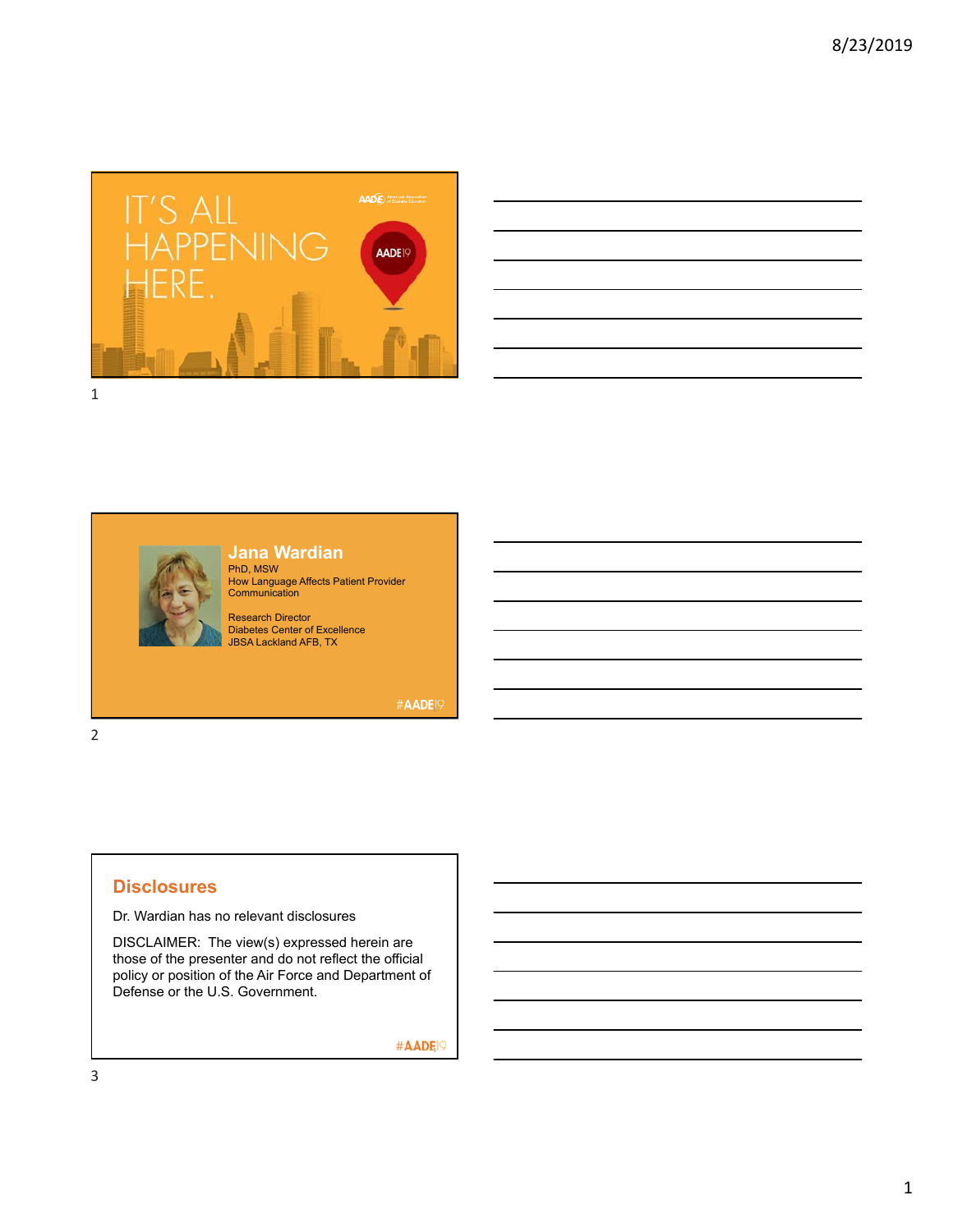# **Professional Experience:**

- Inpatient diabetes educator for 2+ years
- Health disparities research for 9 years
- Doctorate in Social Work, May 2015
- Diabetes Center of Excellence (DCOE) Research Director, August 2015

#AADE<sup>19</sup>

4

### **Some things you need to know…**

- **Type 1 diabetes** for 26+ years
- **Cyborg Status**
	- On pump therapy for 20 years
	- CGM for 13 years

#AADE<sup>19</sup>

5

# **Diabetes by the numbers**

- About **10,000 days** living with diabetes
- **54,436** finger sticks
- **13,834 hours** recovering from a low blood sugar
- Lots of stories of insensitive healthcare professionals…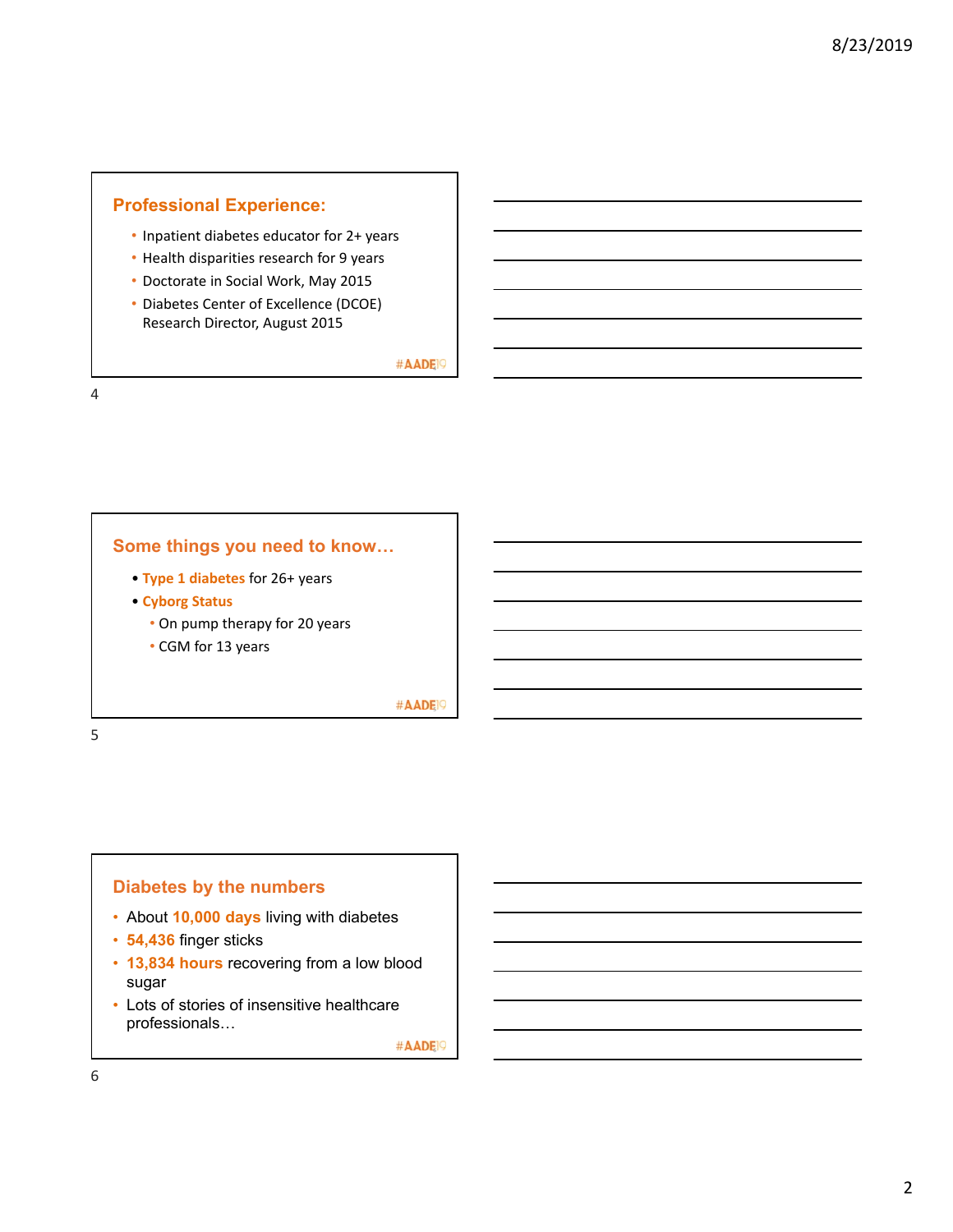## **Learning Objectives**

After completion of this presentation, the participant will be able to:

- 1. Explain how word choice can affect the patientprovider relationship.
- 2. Identify and select words that are non-judgmental and empowering.
- 3. Compare and contrast strengths-based language versus stigmatizing language.

#AADE<sup>O</sup>

7

# **Language in Diabetes is a Hot Topic!**

Organizations and Journals are highlighting the **"language of diabetes"**

- AADE
- ADA
- Diabetes Care
- Clinical Diabetes

#AADE<sup>19</sup>

8

# **"Modifying how we talk about diabetes** is a relatively easy change that can have a profound impact on self-<br>management and outcomes."

American Association of Diabetes Educators (AADE) President Nancy D'Hondt, RPh, CDE, FAADE

#AADE<sup>O</sup>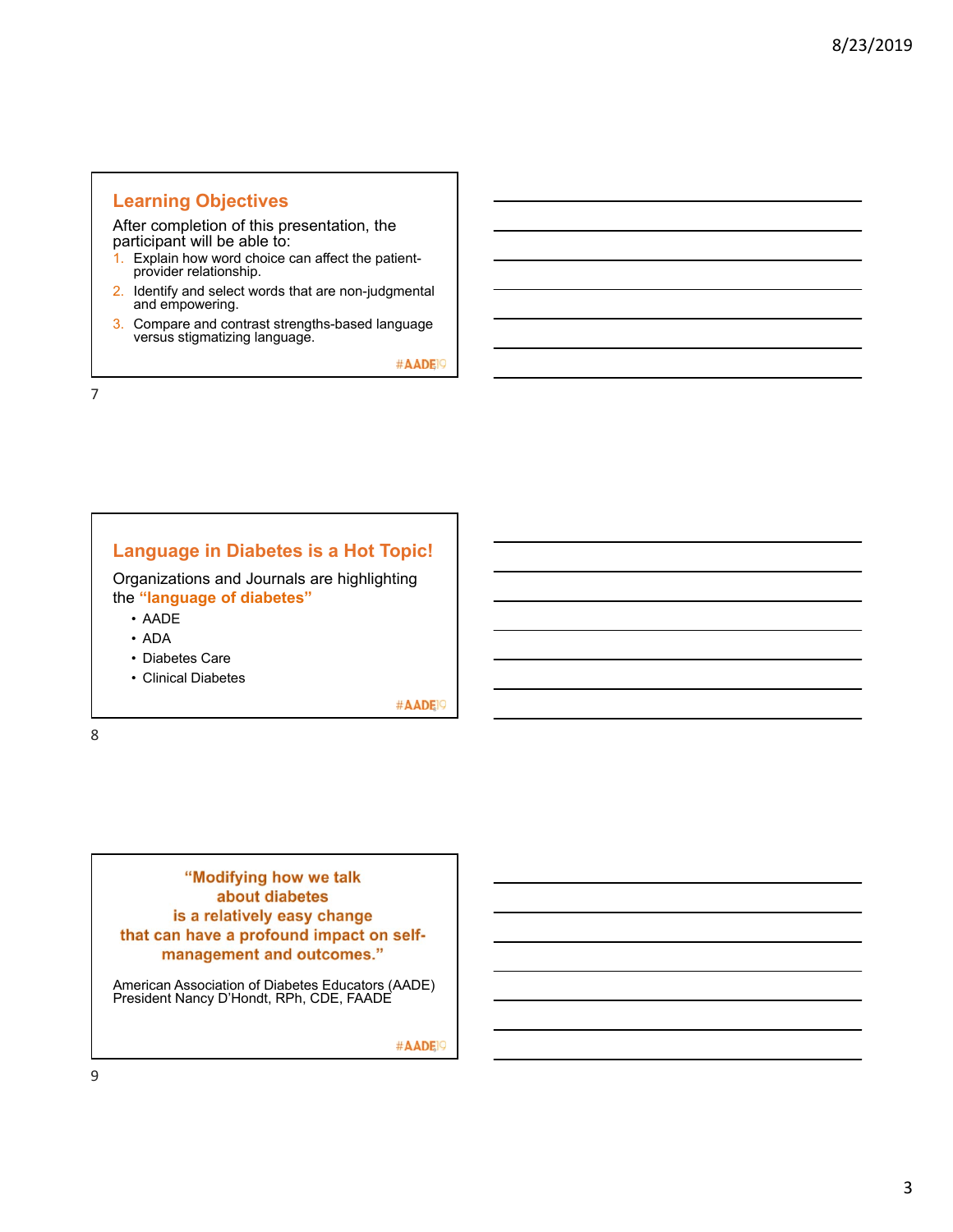# **How we talk to and about people with diabetes can…**

- 1. Play a role in engagement
- 2. Conceptualize diabetes management
- 3. Affect treatment outcomes
- 4. Affect motivation and behavior<br>(AADE, 2017; Dickinson et al., 2017)

#AADE<sup>O</sup>







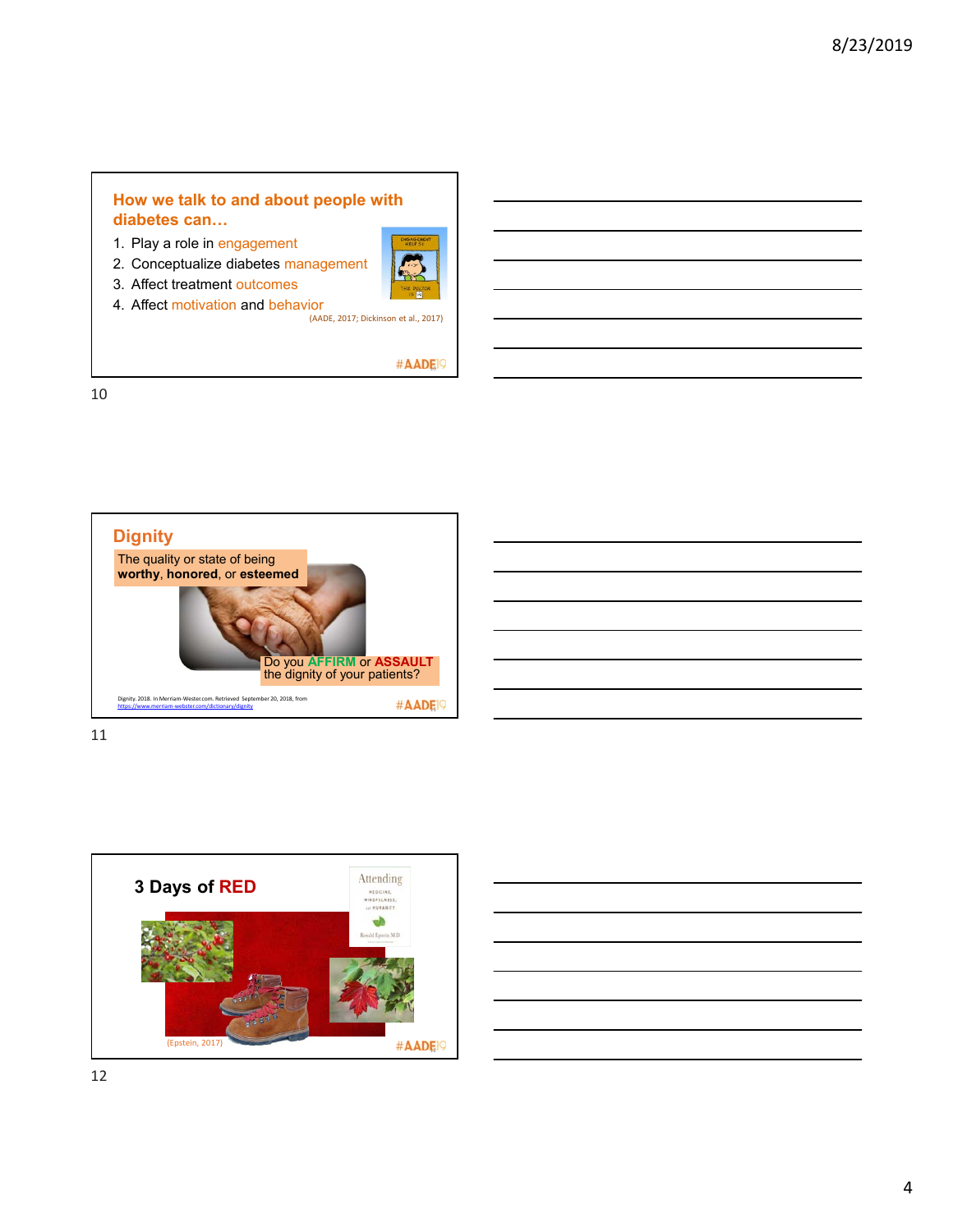### **How are you talking about insulin?**

- Discussing the **progressive nature of diabetes**  may prepare patients for a smoother transition if insulin becomes the best option.
- Asking about their **understanding of insulin** may help target specific fears and hesitancy.



#### #AADE<sup>O</sup>

13

### **How are you talking about insulin?**

- **Don't villainize insulin**
- **Avoid stigmatizing language**



\*\*Patients who perceive diabetes-related stigma are more likely to have a negative view of insulin (Holmes-Truscott et al., 2018)

\*\*Most nurses and PCPs (50–55%) delay insulin therapy until absolutely necessary (Peyrot et al., 2005)

#AADE<sup>19</sup>

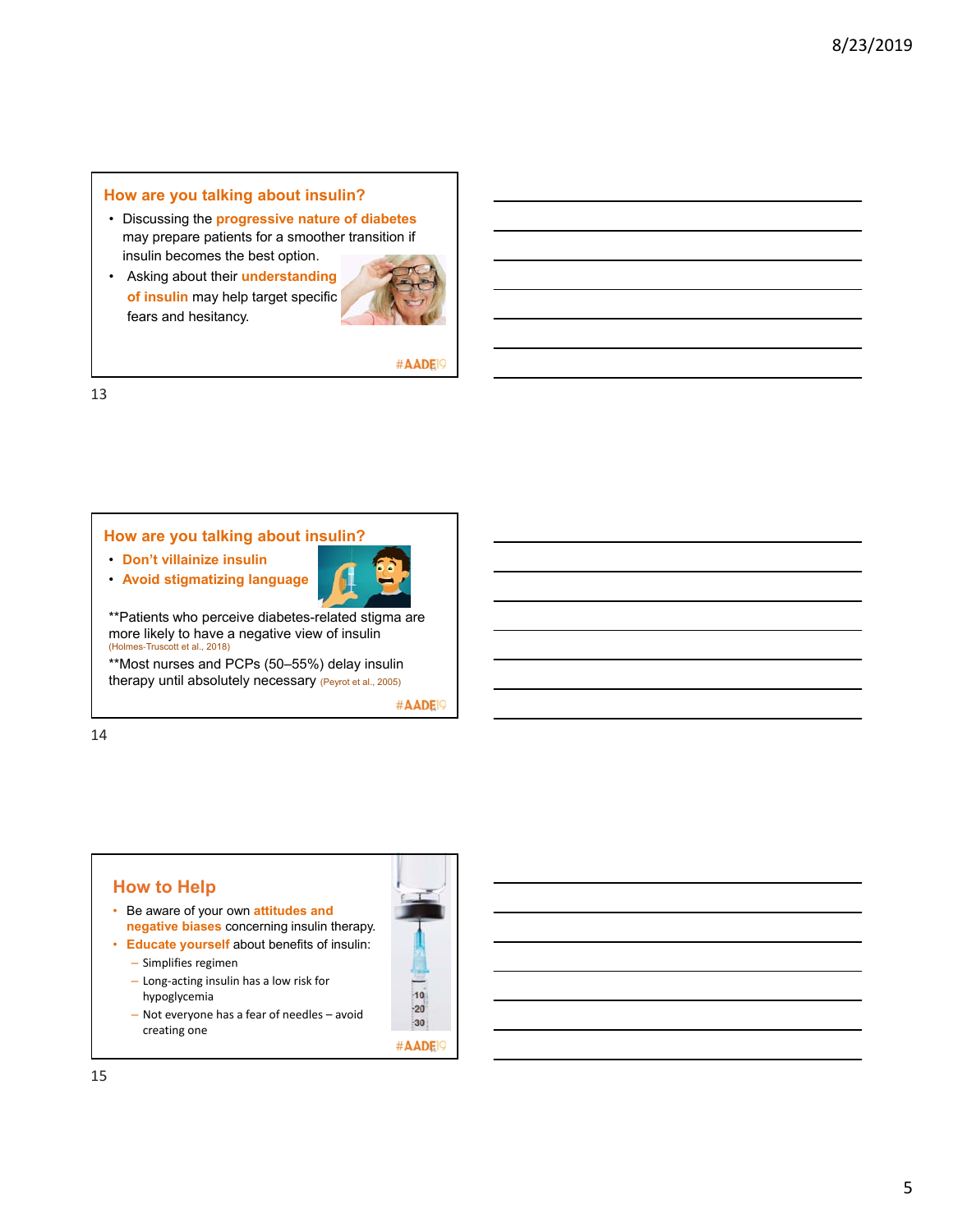# **Negative Examples**

- "If you don't start exercising and lose weight, I'm going to start you on insulin."
- "You aren't getting good control with the oral meds you are taking. We have to put you on insulin."
- "If you don't want to be on insulin, you had better lose weight!"

#AADE<sup>19</sup>

16

## **Positive Examples**

- **Why does insulin have such a bad rep?**
- "**Diabetes is a progressive disease**. Your body may require insulin at some point."
- "You're working really hard on managing diabetes **and** I think it's time we add insulin therapy."
- "I think **you would feel so much better** if we add insulin to your diabetes treatment. What do you think?"

#AADE<sup>19</sup>

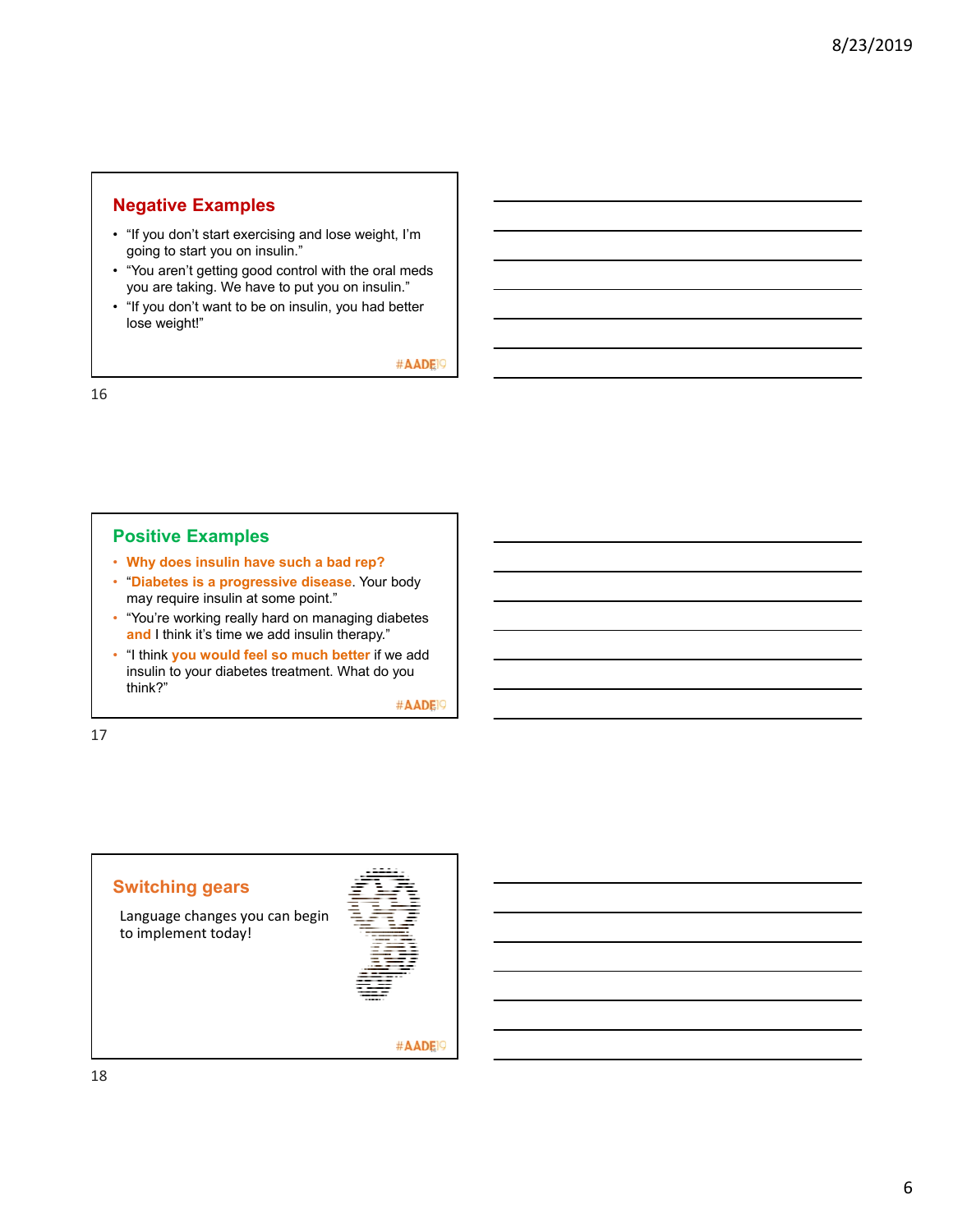# **AADE and ADA Guidelines**

- Avoid labeling people with their disease
- Use person-first language Person with Diabetes versus Diabetic \*\*Jim Young Poem\*\*

(Marathe et al., 2017; Young, 2019)

#AADE<sup>O</sup>

19

#### **Stigma versus Strengths-based Stigma** • Implies patient **"caused"** diabetes • Associated with **negative traits**

- 
- Contributes to **feelings of shame or judgment**

# **Strengths-based**

- **Empowers** the patient
- Focuses on what they **ARE** doing and **CAN** do to improve their health

(Dickinson et al., 2017; Liu et al., 2017)  $\# \mathsf{ADEN}$ 

20

# **Examples:**

- Non-compliant versus Did not meet goals
- Testing versus Checking/Monitoring
- Bad vs Unhealthy Blood Sugar

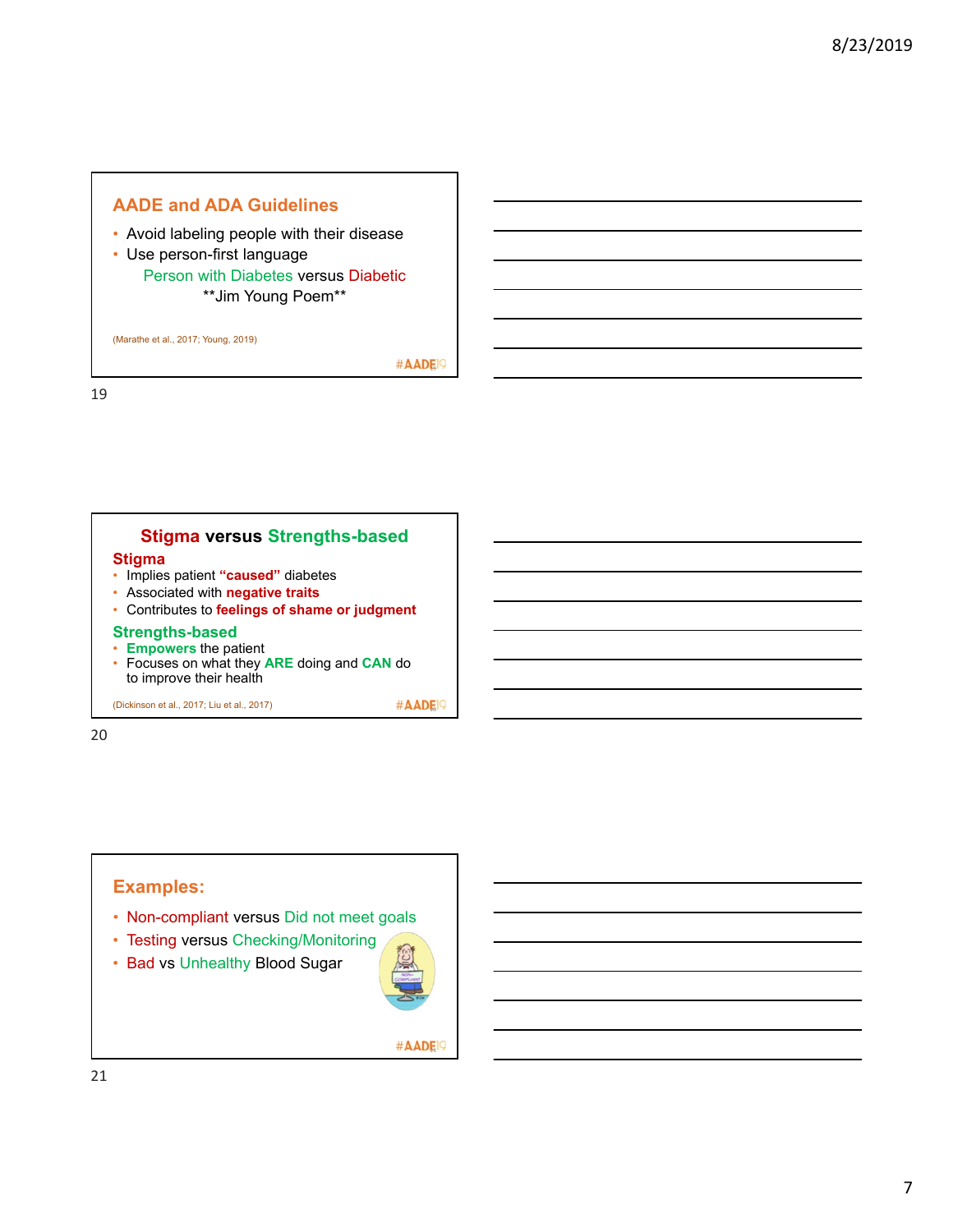

22







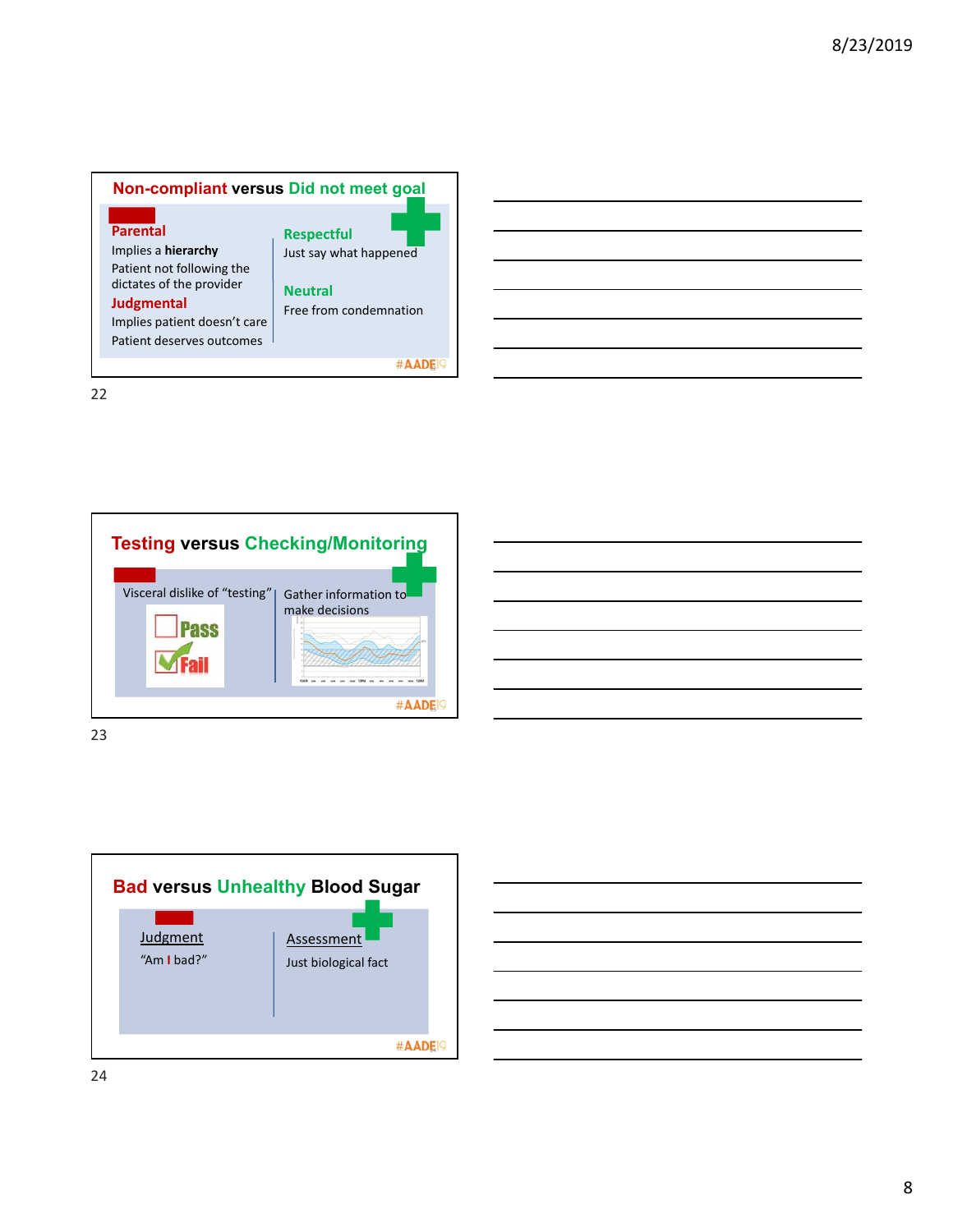

**Control versus Manage Not possible Totally possible!**  $\overline{M}$ **Understanding** & Managing<br>Diabetes Control your **Diabetes** اک For Life. #AADE<sup>19</sup> (Wardian, 2017)

26

### **Summary**

Use language that…

- 1. Is neutral, **non-judgmental**, based on facts, actions or physiology
- 2. Is **free from stigma**
- 3. Is **strengths-based**, respectful, and imparts **hope**
- 4. Promotes **collaboration** between patient and provider
- 5. Is **person-centered**

(American Association of Diabetes Educators, 2017; Dickinson et al., 2017) #AADE<sup>1</sup>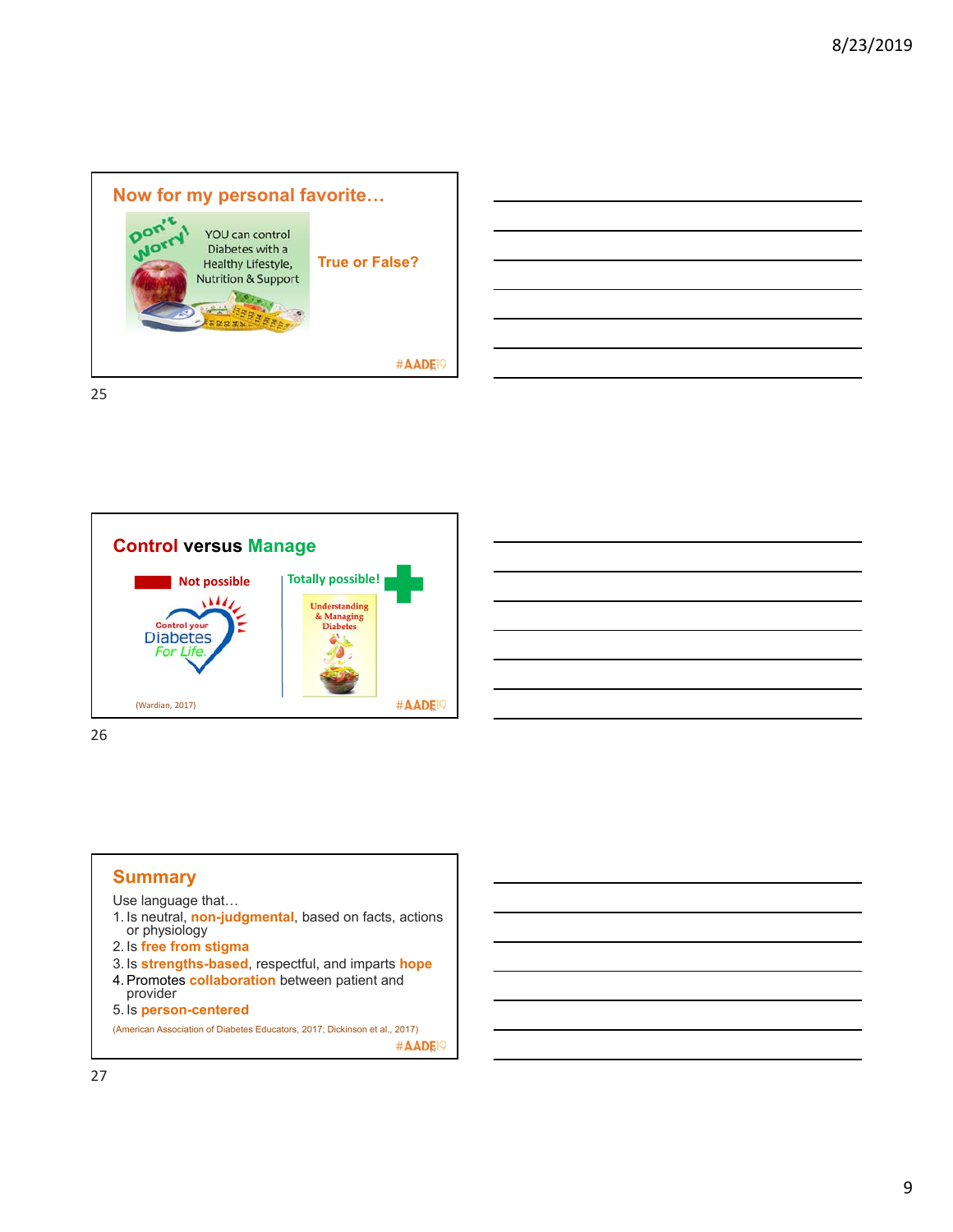#### **References**

American Association of Diabetes Educators. (2017). Speaking the language of diabetes: language guidance for diabetes-related research, education, and publications. www.diabeteseducator.org.

American Diabetes Association. (2017, Oct). New recommendations on language for diabetes care and education published consensus report. www.diabetes.org/newsroom.

Epstein, R. (2017). Attending: Medicine, Mindfulness, and Humanity. Scribner: New York, NY.

Dickinson, J. K., Guzman, S. J., Maryniuk, M. D., O'Brian, C. A., Kadohiro, J. K., Jackson, R. A., ... & Funnell, M. M. (2017). The use of language in diabetes care and education. *Diabetes Care*, dci170041. #AADE<sup>9</sup>

28

#### **References**

Dignity. 2018. In Merriam-Wester.com. Retrieved September 20, 2018, from https://www.merriam-webster.com/dictionary/dignity

Holmes-Truscott, E., Browne, J. L., Ventura, A. D., Pouwer, F., & Speight, J. (2018). Diabetes stigma is associated with negative treatment appraisals among adults with insulin-treated Type 2 diabetes: Results from the second Diabetes MILES–Australia (MILES-2) survey. *Diabetic Medicine*, *35*(5), 658-662.

Liu, N. F., Brown, A. S., Folias, A. E., Younge, M. F., Guzman, S. J., Close, K. L., & Wood, R. (2017). Stigma in people with type 1 or type 2 diabetes. *Clinical Diabetes*, *35*(1), 27-34.

#AADE<sup>1</sup>

29

#### **References**

Marathe, P. H., Gao, H. X., & Close, K. L. (2017). American Diabetes Association standards of medical care in diabetes 2017. *Journal of Diabetes*, *9*(4), 320-324.

Meece, J. (2006). Dispelling myths and removing barriers about insulin in type 2 diabetes. *The Diabetes Educator*, *32*(1\_suppl), 9S-18S.

Peyrot, M., Rubin, R. R., Lauritzen, T., Skovlund, S. E., Snoek, F. J., Matthews, D. R., ... & Kleinebreil, L. (2005). Resistance to insulin therapy among patients and providers: results of the cross-national Diabetes Attitudes, Wishes, and Needs (DAWN) study. *Diabetes Care*, *28*(11), 2673-2679.